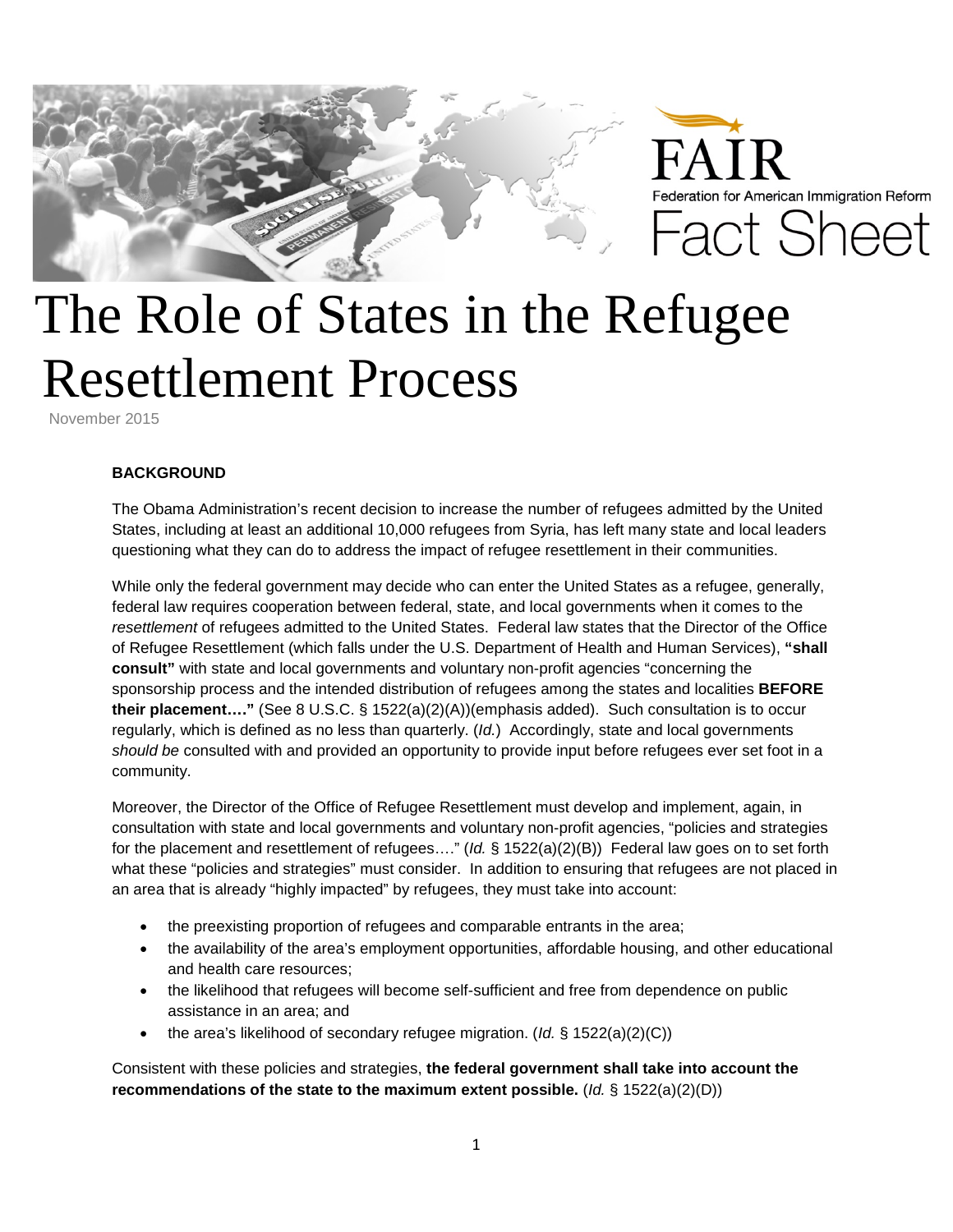As such, the federal, state, and local consultation process is the cornerstone of the refugee resettlement process. To be sure, representatives from state and local governments are the best suited to discern the potential impact of refugee placement. **Influxes of refugees may easily overwhelm an already overburdened community's social services and health care agencies, diminish the availability of affordable housing and job opportunities, and strain the capacity of local school districts to meet the needs of existing or anticipated student populations.** The Office of Refugee Resettlement's 2013 Annual Survey of Refugees shows that of the refugees who entered the United States within the last five years, nearly three-quarters receive SNAP benefits, more than half receive Medicaid or Refugee Medical Assistance, and close to a quarter receive housing assistance.

In addition to the impact on resources, state and local governments also have good reason to be concerned about the potential national security implications of resettling refugees from known areas of violence and terrorism. Of particular concern is President Obama's refusal to reconsider his pledge to admit at least 10,000 Syrians as refugees in fiscal year 2016, despite warnings from intelligence officials that **there are gaps in our ability to screen** those seeking admission from that country. In February 2015, Michael Steinbach, Assistant Director of the FBI's Counterterrorism Division testified before the House Homeland Security Committee, stating, "The concern in Syria is that we don't have systems in place on the ground to collect information to vet…. You're talking about a country that is a failed state, that does not have any infrastructure, so to speak. So all of the dataset, the police, the intel services that normally you would go to seek information doesn't exist." FBI Director James Comey went on to verify this revelation in later statements before the Homeland Security Committee in October 2015, admitting that, "You can only query what you have collected."

In addition to posing a potential national security threat, the President's plan to admit 10,000 Syrian refugees could also hit Americans' pocketbooks. Robert Rector, Senior Research Fellow at the Heritage Foundation, estimates that President Obama's proposal will **cost U.S. taxpayers \$130 million per year**. If extended over the next 50 years, he projects it would cost U.S. taxpayers \$6.5 billion over the course of the migrants' lifetime.

## **WHAT CAN STATES DO TO INFLUENCE REFUGEE RESETTLEMENT?**

- **Determine if refugee resettlement will have an adverse impact on existing residents of a community**. States can accomplish this by gathering data on: 1) the capacity of a community's social service and health care agencies to meet the needs of current residents; 2) whether there is sufficient affordable or low-cost housing available for low-income residents; 3) the capacity of local school districts to meet the needs of existing or anticipated student populations; and 4) whether local economies can absorb new workers without sacrificing job availability for current residents. Additionally, states can encourage or otherwise institute policies to require local officials to document what services are provided to already-settled refugees in the community. Any potential adverse impacts should be included as part of the consultation process.
- **Increase communication with local officials.** Local governments are often best suited to understand how an increase in refugee population would impact their community. State officials should therefore ensure a regular stream of communication with local representatives by meeting at least quarterly with local government officials to determine whether refugee resettlement is best for their community, and to coordinate a state refugee plan.